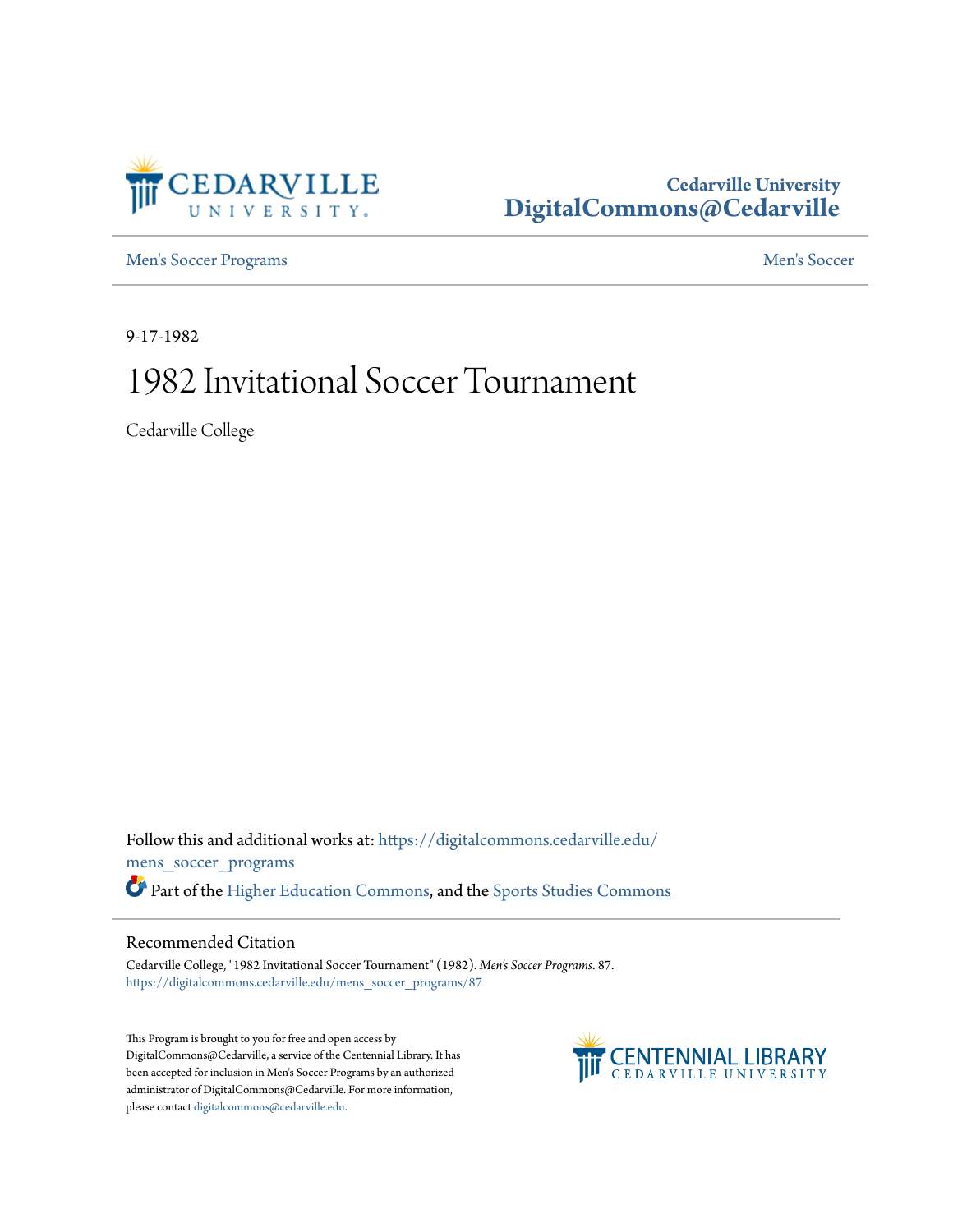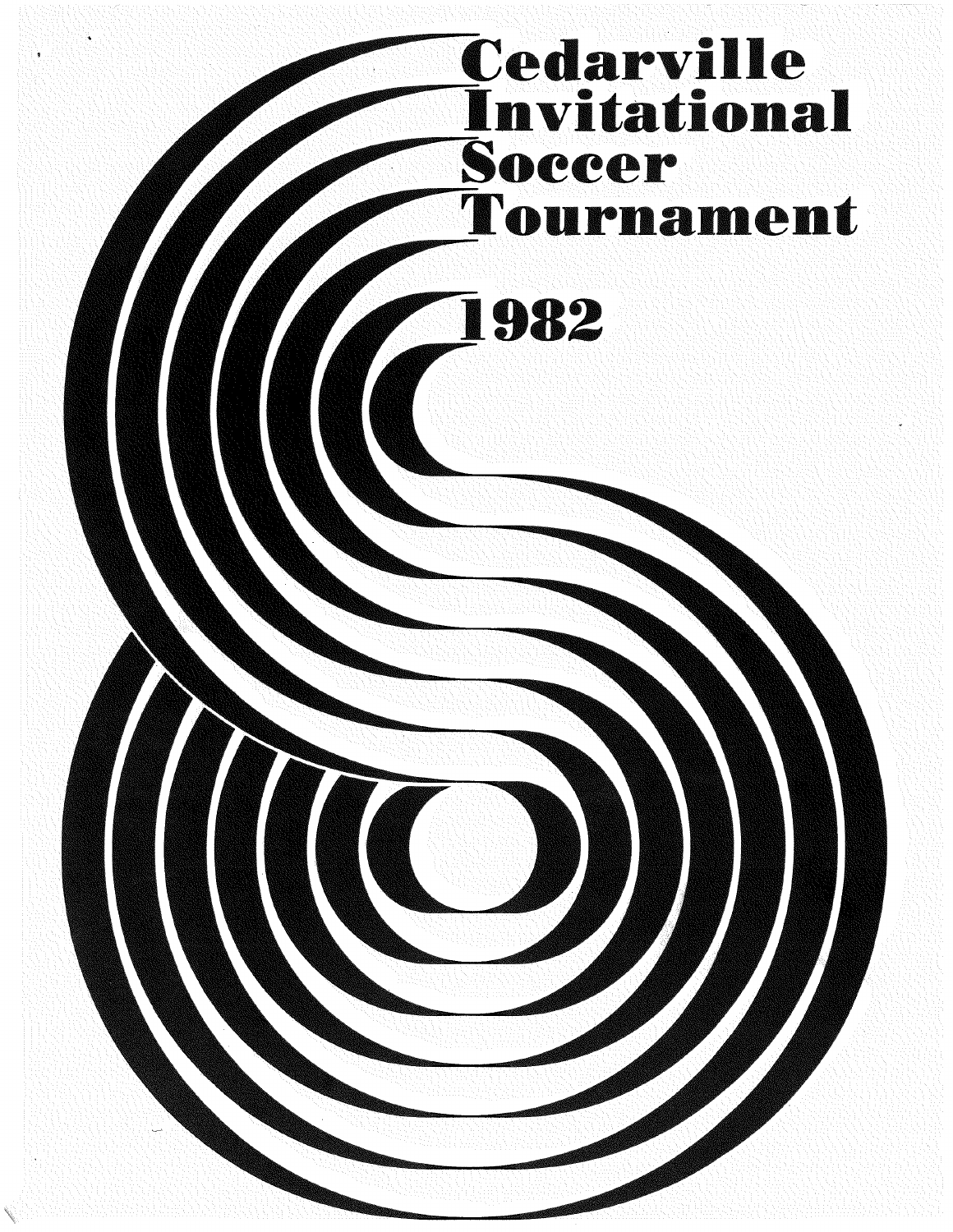## *CEDARVILLE COLLEGE*

### *INVITATIONAL SOCCER TOURNAMENT*

*1982* 

## *September 17-18, 1982*

*WELCOME TO CEDARVILLE COLLEGE ...* 

*The Administration and Athletic Department of Cedarville College welcomes all competitors, coaches, spectators, press and officials for this third annual Cedarville College Invitational Soccer Tournament. We're glad to have you here, and we hope that your stay will be a pleasant one. If we can be of service to you in any way, we will be pleased to do so.* 

## *TOURNAMENT HISTORY .* ..

| 1981        | Round One<br>Consolation<br>Championship | Cedarville (4)<br>Geneva (5)<br>Bethel (5)<br>Cedarville (6)             | VS.<br>$VS$ .<br>$VS$ .<br>$VS$ . | Bryan (3)<br>Bethel(1)<br>Bryan (1)<br>Genvea(2)                 |
|-------------|------------------------------------------|--------------------------------------------------------------------------|-----------------------------------|------------------------------------------------------------------|
| <i>1980</i> | Round One<br>Consolation<br>Championship | Cedarville (4)<br>Tennessee Temple (2)<br>Asbury (2)<br>Tennessee Temple | $VS$ .<br>$VS$ .<br>VS.<br>$VS$ . | Asbury (1)<br>Huntington (1)<br>Huntington (0)<br>Cedarville (1) |

## *TOURNAMENT SCHEDULE ...*

*Friday, September 17* 

- *1:00 Cedarville vs. Dayton*
- *3:30 Spring Arbor vs. Bethel*
- *6:00 Dinner in College Center, Cafeteria*
- *9:30 Ice Cream Social in Athletic Center, Studen Center for teams, coaches and staff*

## *Saturday, September 18*

*Pre-Game Meal in College Center, Cafeteria 10: 00* 

- *10: 30 Devotional by* Dr. *Paul Dixon, President of Cedarville College*
- *1:00 Consolation Game*
- *3:30 Championship Game*

*GUEST HOURS IN COLLEGE CENTER, CAFETERIA ...* 

| Friday            | 10:00 AM<br>6:00 PM | Brunch \$2.50<br><i>Dinner</i> \$3.00 |  |
|-------------------|---------------------|---------------------------------------|--|
| Saturday 10:00 AM |                     | Brunch $$2.50$                        |  |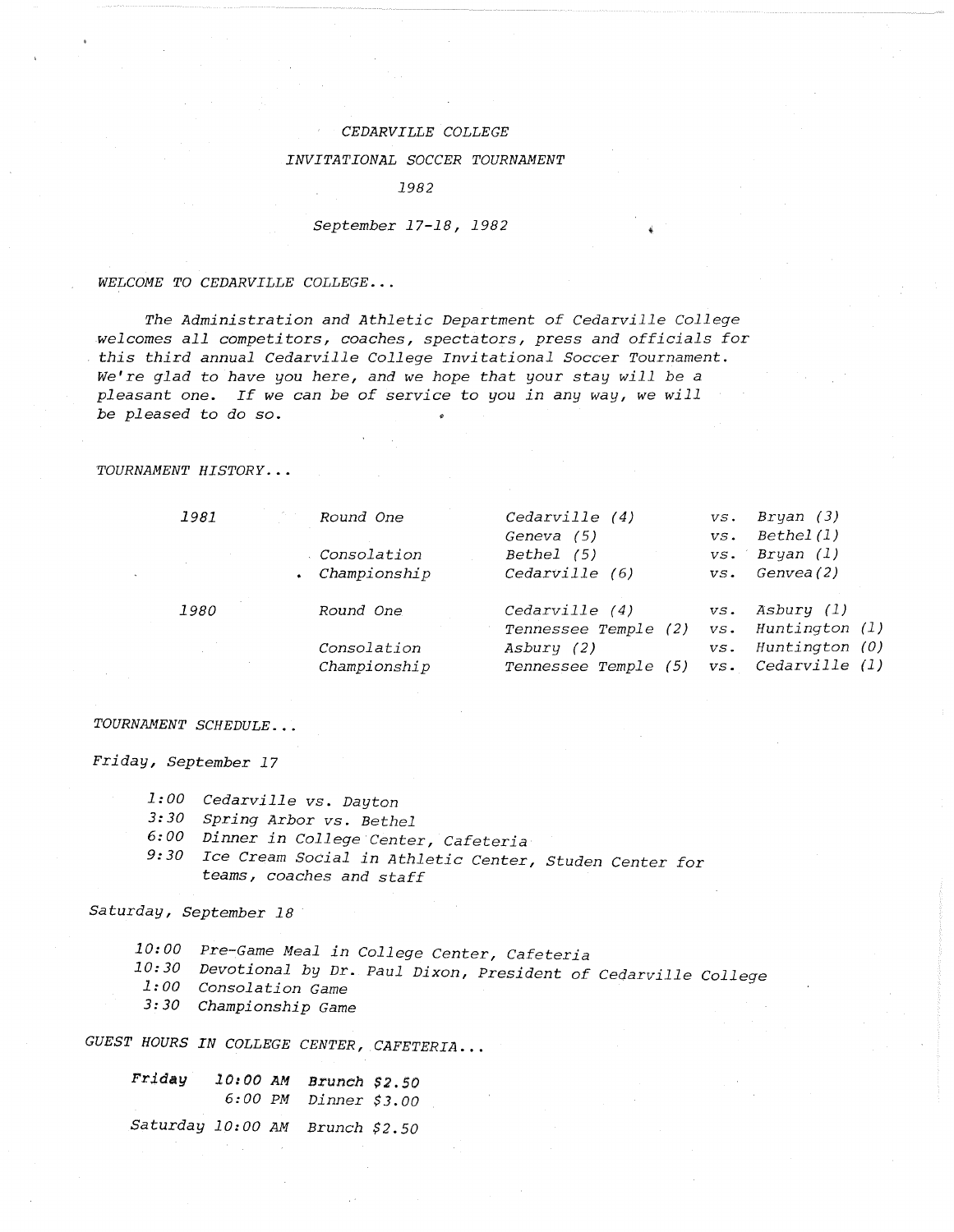*TOURNAMENT TEAMS ...* 

## *BETHEL COLLEGE*

| Location: Mishawaka, IN         |  |
|---------------------------------|--|
| Founded: 1947                   |  |
| Enrollment: 450                 |  |
| President: Dr. James Bennett    |  |
|                                 |  |
| Athletic Director: Mike Farrell |  |

*Head Soccer Coach: Mike Farrell* 

*Years as Head Coach: 1* 

*National Affiliation: NCCAA Colors: White and Royal Blue Nickname: Pilots Conference: Independent* 

*Alma Mater: Campbell College (NC) 1979 Record: 8-5-1 Current Record: 2-2 1981 Record: 13-6-1 1980 Record: 14-4-1* 

### *CEDARVILLE COLLEGE*

*1979* 

| Location: Cedarville, OH  | National Affiliation: NAIA, NCCAA |
|---------------------------|-----------------------------------|
| <i>Founded: 1887</i>      | Colors: Blue and Yellow           |
| Enrollment: 1750          | Nickname: Yellow Jackets          |
| President: Dr. Paul Dixon | Conference: Mid-Ohio Conference   |
|                           |                                   |

*Athletic Director: Dr. Don Callan Head Coach: John McGillivray Years as Head Coach: 9 Alma Mater: Ceda~ville College, 1970 1981 Record: 12-7-1 Sports Information Director: 1980 Record: 8-9 Myron Youngman, (513) 766-2211* 

*Assist.* & *Goalkeeper Coaoh: Joe O'Neal Junior Varsity Coach: Mike Draa Current Record: 1-0 1979 Record: 8-8-2* 

## *SPRING ARBOR COLLEGE*

*Location: Spring Arbor, MI Founded: 1873 Enrollment: 700-800 President: Dr. Kenneth* 

*Athletic Director: Hank Burbridge Head Coach: Blake Glass Years as Head Coach: 4* 

*Sports Information Director: Doug Hauschild (513) 229-4421* 

*National Affiliation: NAIA, NCCAA Colors: Blue and Gold Nickname: Cougars Conference: Independent* 

*Alma Mater: Spring Arbor, 1978 1979 Record: 14-4-2 Current Record: 1-0 1981 Record: 12-7 1980 Record: 10-4-2* 

*1979 Record: 6~11~1* 

#### *UNIVERSITY OF DAYTON*

| Location: Dayton, OH                 | National Affiliation: NCAA, Div. 1 |
|--------------------------------------|------------------------------------|
| Founded: 1850                        | Colors: Red and Blue               |
| Enrollment: 6400                     | Nickname: Flyers                   |
| President: Bro. Raymond Fitz, S.M.   | Conference: Independent            |
| Athletic Director: Thomas Frericks   | Assist. Coach: Andy Krahling       |
| Head Coach: Jerry Butcher            | Current Record: 2-1                |
| Years as Head Coach: 3               | 1981 Record: 8-11                  |
| Alma Mater:  Wright State Univ. 1973 | 1980 Record: 7-9-1                 |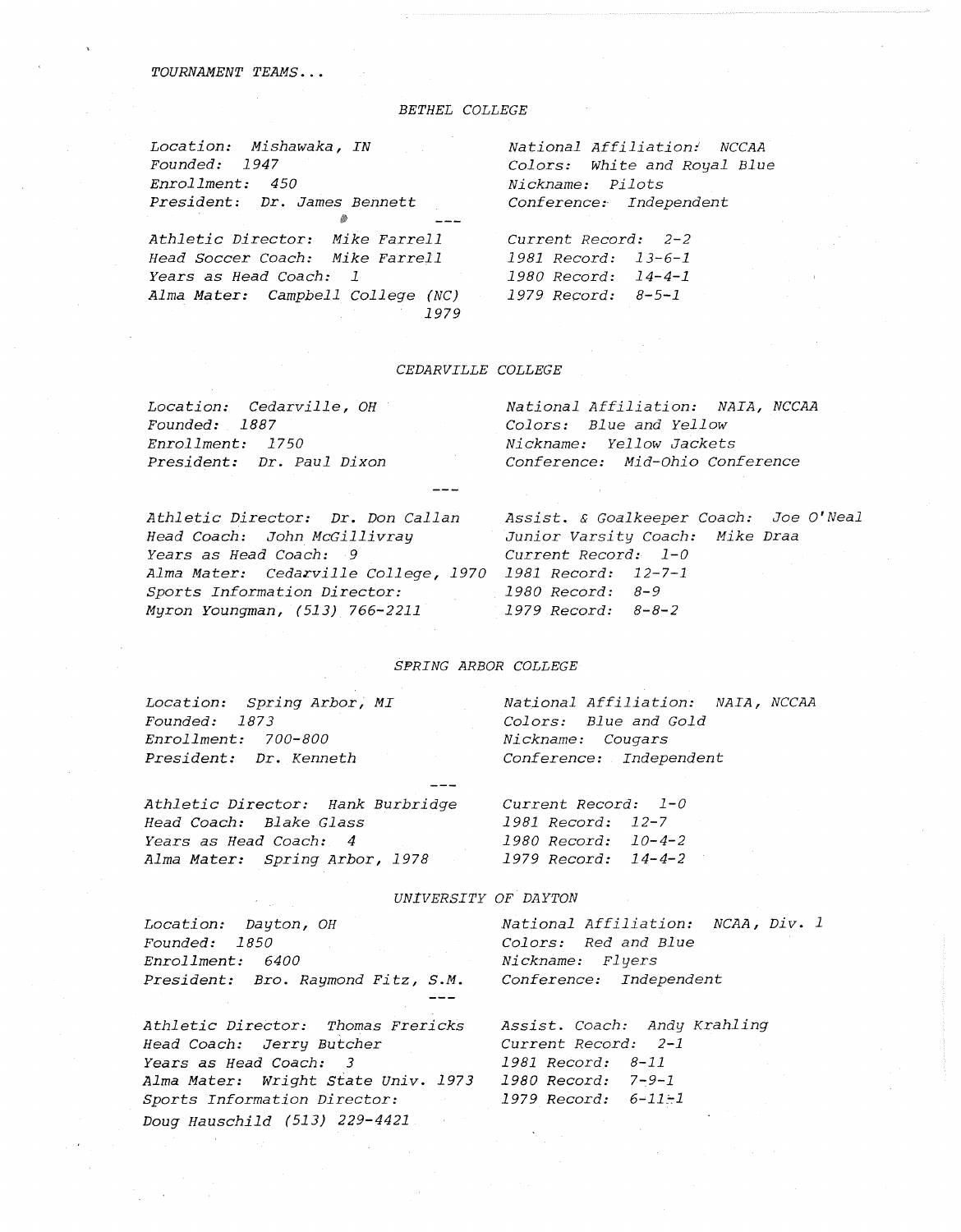

#### *TOURNAMENT OFFICIALS ...*

*Ray Balsamo Walter Jones, Jordan Karelkas George Martin, Mike Rado, Peter Riddell, Steve Schwartz, Gun Seren, Jerry Stemley, James Swartz, John Wagenbach, Martin Wallace* 

*The NAIA Tournament tie break procedure will be used should any game end in a tie.* 

*Team trophies will be presented to the first, second, and third place teams. A plaque will be awarded to the outstanding player at the tournament to be selected by the coaches.*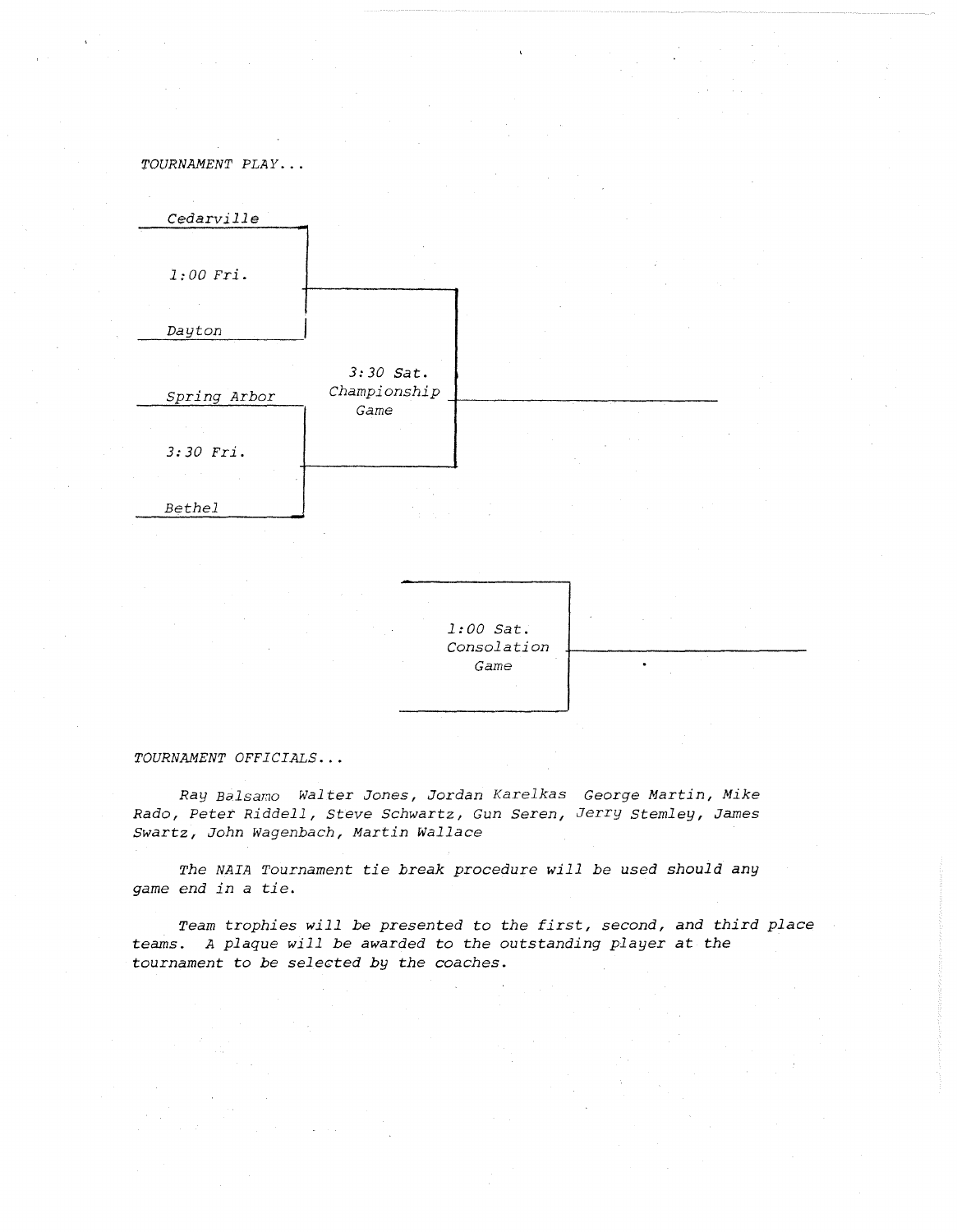## *BETHEL COLLEGE 1982 Soccer Roster*

| NO.           | <i>NAME</i>        | POSITION       | YEAR                | HOMETOWN          |
|---------------|--------------------|----------------|---------------------|-------------------|
| 15            | Norman Amstutz     | Forward        | Fr.                 | New Paris, IN     |
| 10            | Mike Beam          | Fullback       | Fr.                 | Argos, IN         |
| 22            | Aaron Carpenter    | Halfback       | Sr.                 | Ft. Wayne, IN     |
| 7             | Andrew Carpenter   | Forward        | $S_{\mathcal{I}}$ . | Ft. Wayne, IN     |
| 9             | <i>Joel Conrad</i> | Halfback       | Jr.                 | Osceola, IN       |
| $\mathcal{I}$ | Steve Crawford     | Goalie         | Jr.                 | Mishawaka, IN     |
| 13            | Guy Fisher         | Halfback       | Jr.                 | South Bend, IN    |
| $\mathcal{I}$ | Jerry Harman       | Goalie         | Sr.                 | South Bend, IN    |
| 18            | Dale Kenner        | <i>Forward</i> | Fx.                 | Wallace Lake, MI  |
| 6             | Dan Kepple         | Fullback       | Fr.                 | Valpraiso, IN     |
| 16            | Mark Lantz         | Forward        | Sr.                 | Royal Oak, MI     |
| 12            | Mike Manuszak      | Fullback       | Fr.                 | South Bend, IN    |
| 20            | Darrel Pannabecker | Halfback       | So.                 | Davison, MI       |
| 4             | Wayne Quigley      | Forward        | Fr.                 | Benton Harbor, MI |
| $\mathcal{I}$ | Robert Sigafoose   | Goalie         | SO <sub>2</sub>     | Port Huron, MI    |
| 8             | Mike Ummel         | Fullback       | Jr.                 | Elkhart, IN       |
| 3             | Jeff Veal          | Fullback       | sr.                 | Indianapolis, IN  |
| 19            | John Welborn       | Halfback       | SO <sub>o</sub>     | Argos, IN         |
| 5             | Roy Zink           | Forward        | So.                 | Birmingham, MI    |
|               |                    |                |                     |                   |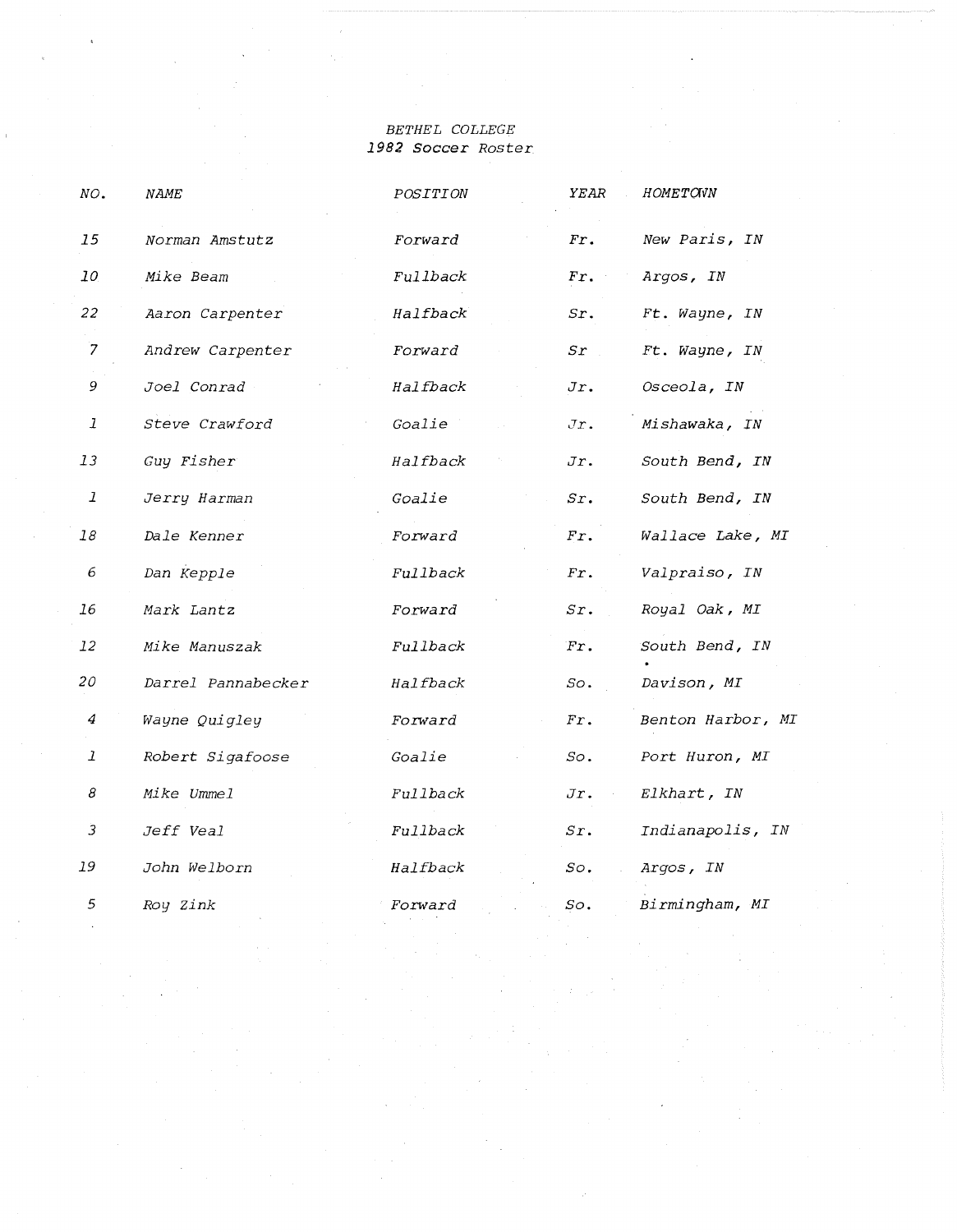CEDARVILLE COLLEGE 1982 Soccer Roster

| NO.            | <b>NAME</b>        | POSITION       | YEAR            | HOMETOWN          |
|----------------|--------------------|----------------|-----------------|-------------------|
| $\overline{Z}$ | Wayne Anderson     | Back           | So.             | Covington, KY     |
| 4              | Chuck Abel         | Forward        | So.             | Buffalo, NY       |
|                | Jim Barber         | Goal Keeper    | So.             | St. Pete, FL      |
| 21             | Dan Barfell        | Midfield       | SO <sub>2</sub> | Elkhart, IN       |
| 24             | Dave Bigler        | Midfield       | So.             | Elkhart, IN       |
| 16             | J. D. Callan       | Back           | Jr.             | Xenia, OH         |
| $\mathbf{I}$   | Dan DeLancey       | Back           | Sr.             | Perkasie, PA      |
| $\mathfrak{Z}$ | James Fischer      | Back           | sr.             | Cincinnati, OH    |
| 8              | Tom Fite           | Midfield       | Fx.             | Milford, OH       |
|                | <i>Rick Foster</i> | Forward        | Fx.             | Elkhart, IN       |
| 15             | Noel Hack          | Midfield       | Fr.             | Elyria, OH        |
| 5              | Craig Herl         | Midfield       | $S_{r}$ .       | Jackson, MI       |
|                | Steve Hudkins      | <i>Forward</i> | Fx.             | Elkhart, IN       |
| 2              | Jim Hust           | Midfield       | SO <sub>2</sub> | Cincinnati, OH    |
| 13             | Bill Jaquis        | Midfield       | Jr.             | Waterloo, IA      |
| 14             | Jim Jobson         | Back           | Sr.             | Franklin Lks., NJ |
| 17             | Dave Jones         | Midfield       | Jr.             | Hilliard, OH      |
| 6              | Andy Laub          | Midfield       | Jr.             | Huntington, NY    |
| 22             | Steve Meacham      | Forward        | Fr.             | Glens Falls, NY   |
|                | Gary Layton        | Goal Keeper    | SO <sub>2</sub> | Burlington, NC    |
| 23             | Mike Morgan        | Back           | Jr.             | Odenton, MD       |
| 9              | Mark Price         | Forward        | So.             | Hilliard, OH      |
|                | Glenn Rohm         | Forward        | Fx.             | Fruitport, MI     |
| 11             | <b>Bobby Shomo</b> | Midfield       | Jr.             | Elyria, OH        |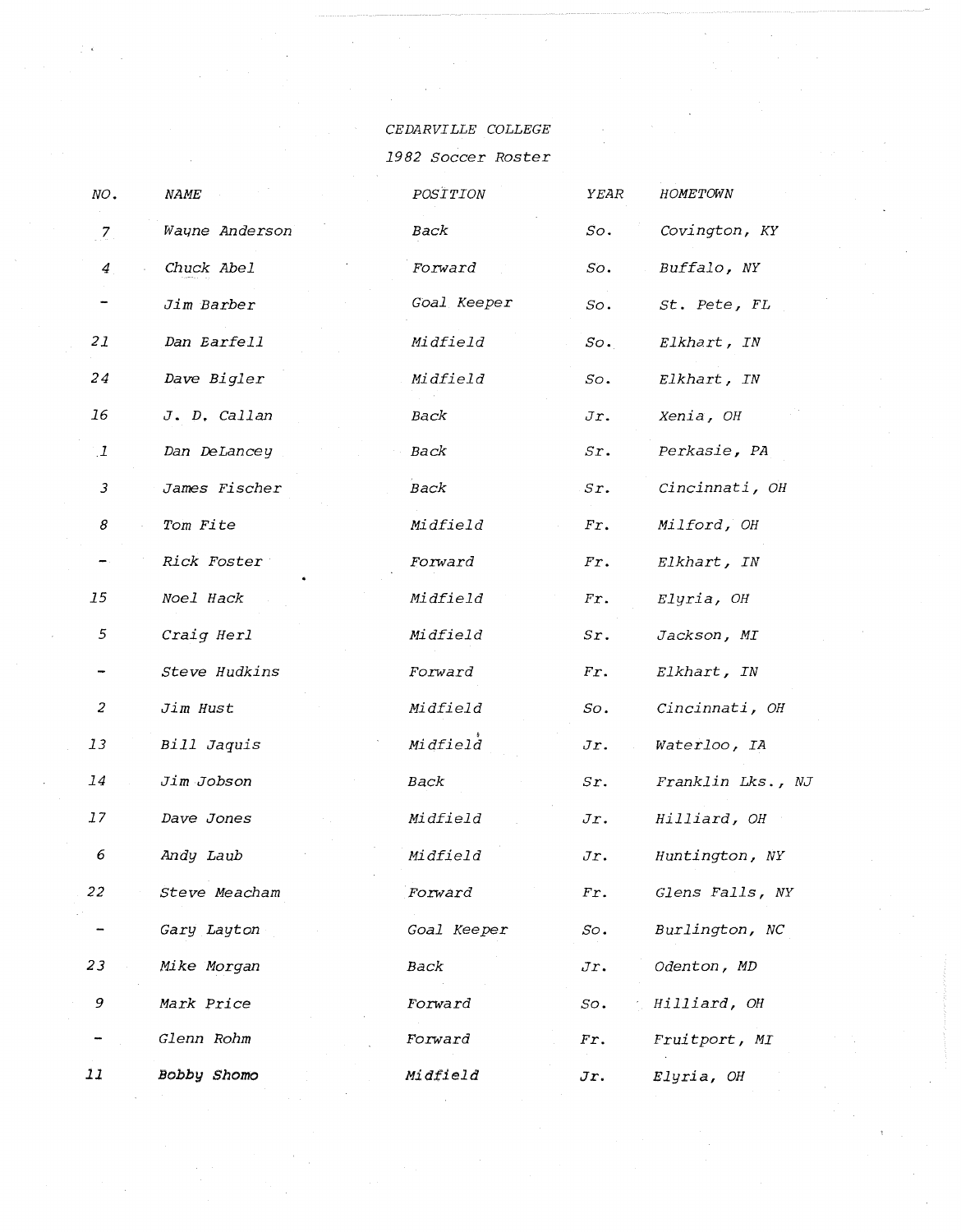1982 Soccer Roster, Cedarville College, cont'd.

| NO. | <i>NAME</i>       | POSITION        | YEAR | <b>HOMETOWN</b>  |
|-----|-------------------|-----------------|------|------------------|
| -12 | <i>Jeff Smith</i> | <i>Midfield</i> | Sr.  | Santiago, Chile  |
| 18  | Kenny Williams    | <i>Forward</i>  | Fr.  | Columbus, OH     |
| 19  | Kurt Weisenfluh   | <i>Back</i>     | Fr.  | Indianapolis, IN |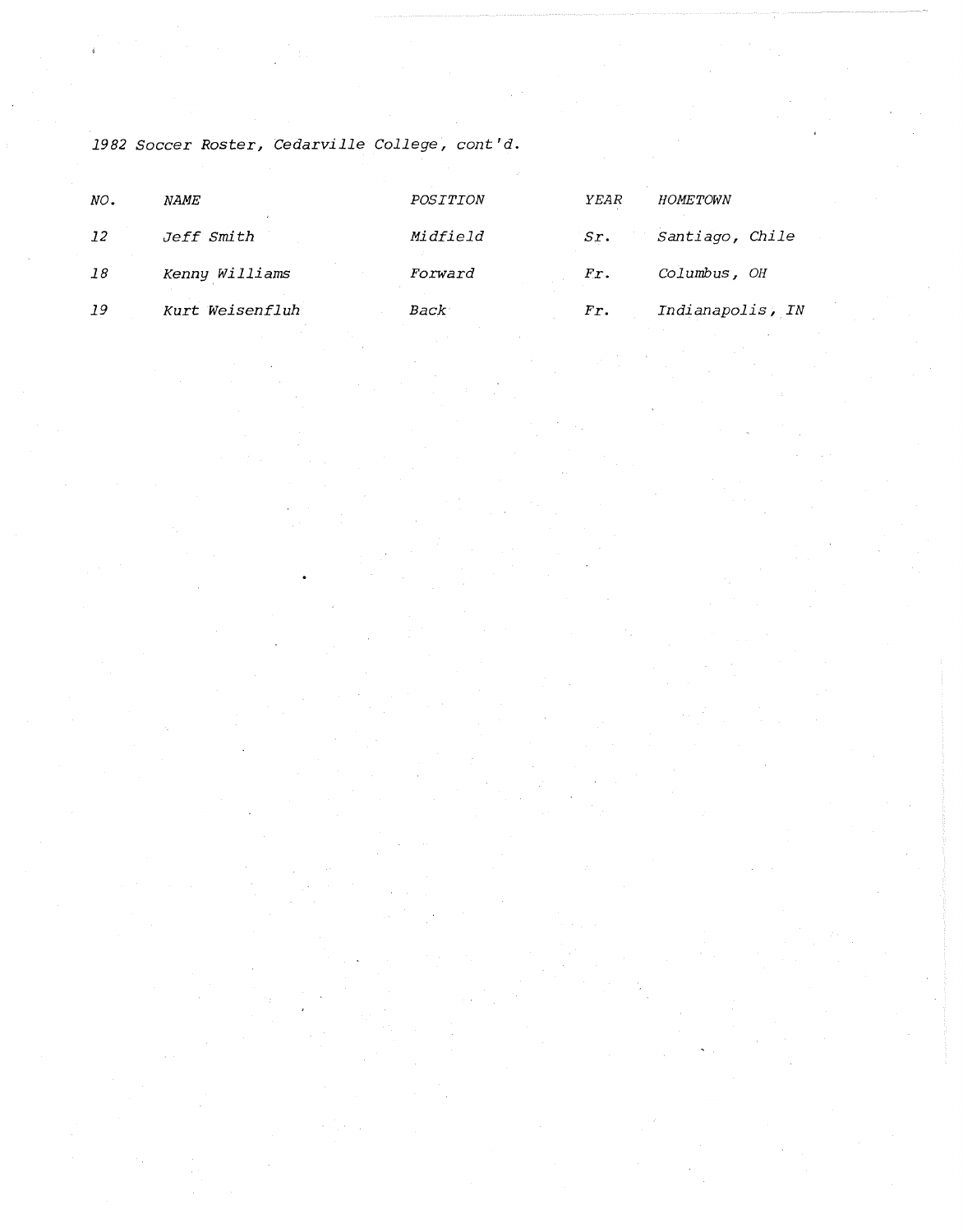SPRING ARBOR COLLEGE

1982 Soccer Roster

| NO.            | <i>NAME</i>          | $POSTTION$        | ${YEAR}$  | HOMETOWN             |
|----------------|----------------------|-------------------|-----------|----------------------|
|                | Larry Beardslee      | Goalkeeper        | So.       | Spring Arbor, MI     |
| 19             | Steve Bowler         | Back              | Jr.       | Oshawa, Ontario      |
| 10             | Jack Brown-Peterside | Midfielder        | sr.       | Nigeria              |
| 15             | Bill Bunch           | Midfielder        | $S_{r}$ . | Wyoming, MI          |
| $\overline{4}$ | Peter Embalabala     | <i>Forward</i>    | Sr.       | Kenya                |
| 9              | Dean Ferguson        | Back              | Sr.       | Wichita, KA          |
| $\overline{7}$ | Jon Gale             | <i>Midfielder</i> | Sr.       | Kingston, Ontario    |
| 6              | Jim Jaeger           | Midfielder        | Jr.       | Maplecrest, NY       |
|                | John Jones           | Goalkeeper        | Fx.       | Warren, MI           |
| 13             | John Kato            | <b>Back</b>       | sr.       | Nigeria              |
| 11             | Paul Kato            | <i>Forward</i>    | Sr.       | Nigeria              |
| 16             | Ken Koffkey          | <i>Forward</i>    | Sr.       | Clinton, WA          |
| $\mathfrak{Z}$ | Leo Mpoke            | Forward           | sr.       | Kenya                |
| $18\,$         | Tim Potter           | Back              | $Fx$ .    | Brown City, MI       |
| 5              | Scott Reber          | Back              | Fr.       | Rochester, MI        |
| $\overline{c}$ | John Robbins         | Forward           | Fr.       | Minneapolis, MN      |
| 12             | Lee Rodgers          | Back              | Fr.       | Northchile, NY       |
| 17             | David Saxe           | Forward           | Fr.       | Ann Arbor, MI        |
| 14             | Tony Toscano         | Midfielder        | Fr.       | St. Clair Shores, MI |
| 8              | Dave Wensley         | Midfielder        | Jr.       | Dearborn, MI         |